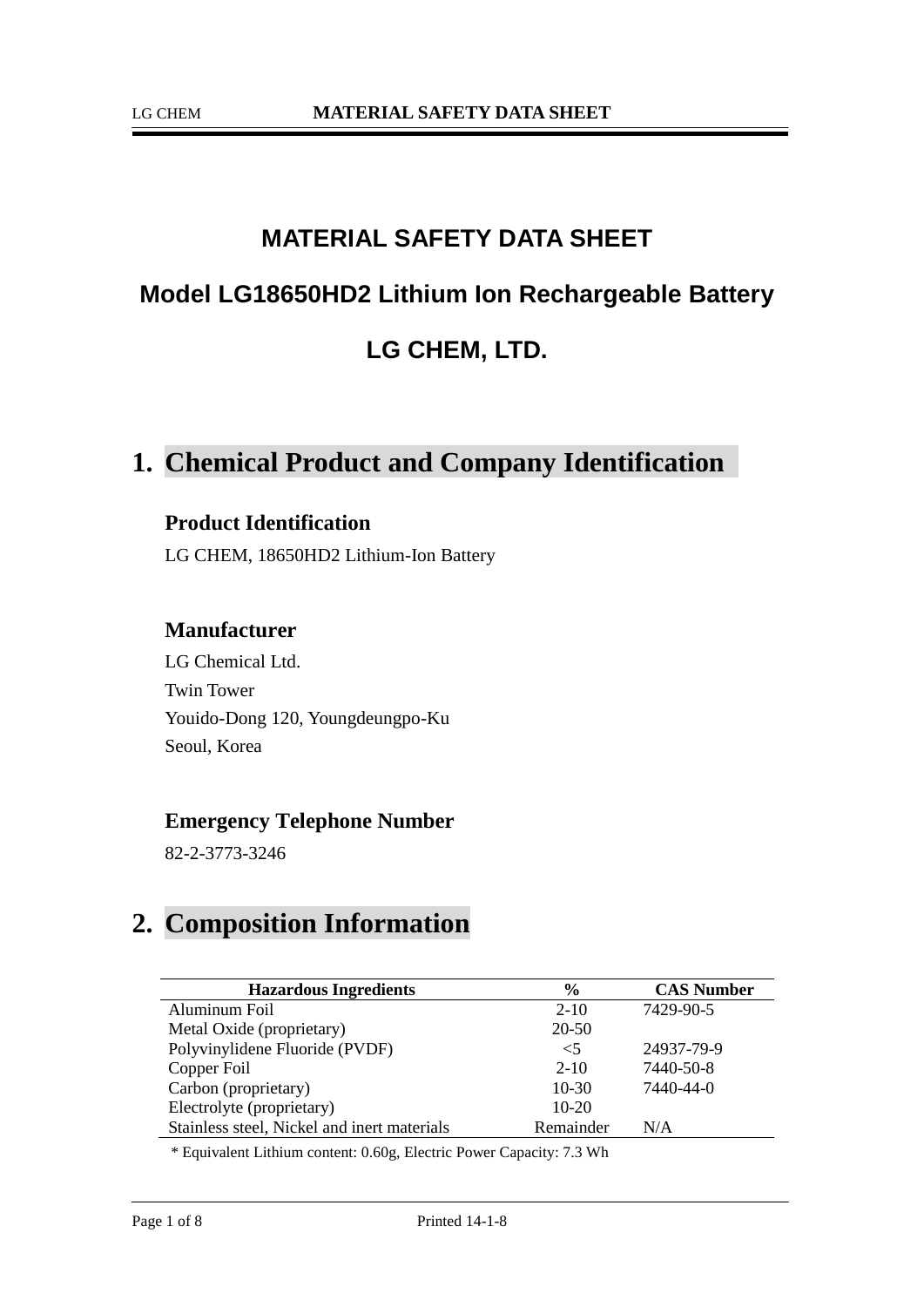### **3. Hazards Identification**

### **Emergency Overview**

May explode in a fire, which could release hydrogen fluoride gas. Use extinguishing media suitable for materials burning in fire.

### **Primary routes of entry**

| Skin contact    | t.                    | NO.            |
|-----------------|-----------------------|----------------|
| Skin absorption |                       | N <sub>O</sub> |
| Eye contact     | $\bullet$ . $\bullet$ | NO             |
| Inhalation      | $\bullet$ .           | NO             |
| Ingestion       | $\bullet$ . $\bullet$ | <b>NO</b>      |
|                 |                       |                |

### **Symptoms of exposure**

Skin contact No effect under routine handling and use.

Skin absorption No effect under routine handling and use.

Eye contact No effect under routine handling and use.

Inhalation No effect under routine handling and use.

Reported as carcinogen Not applicable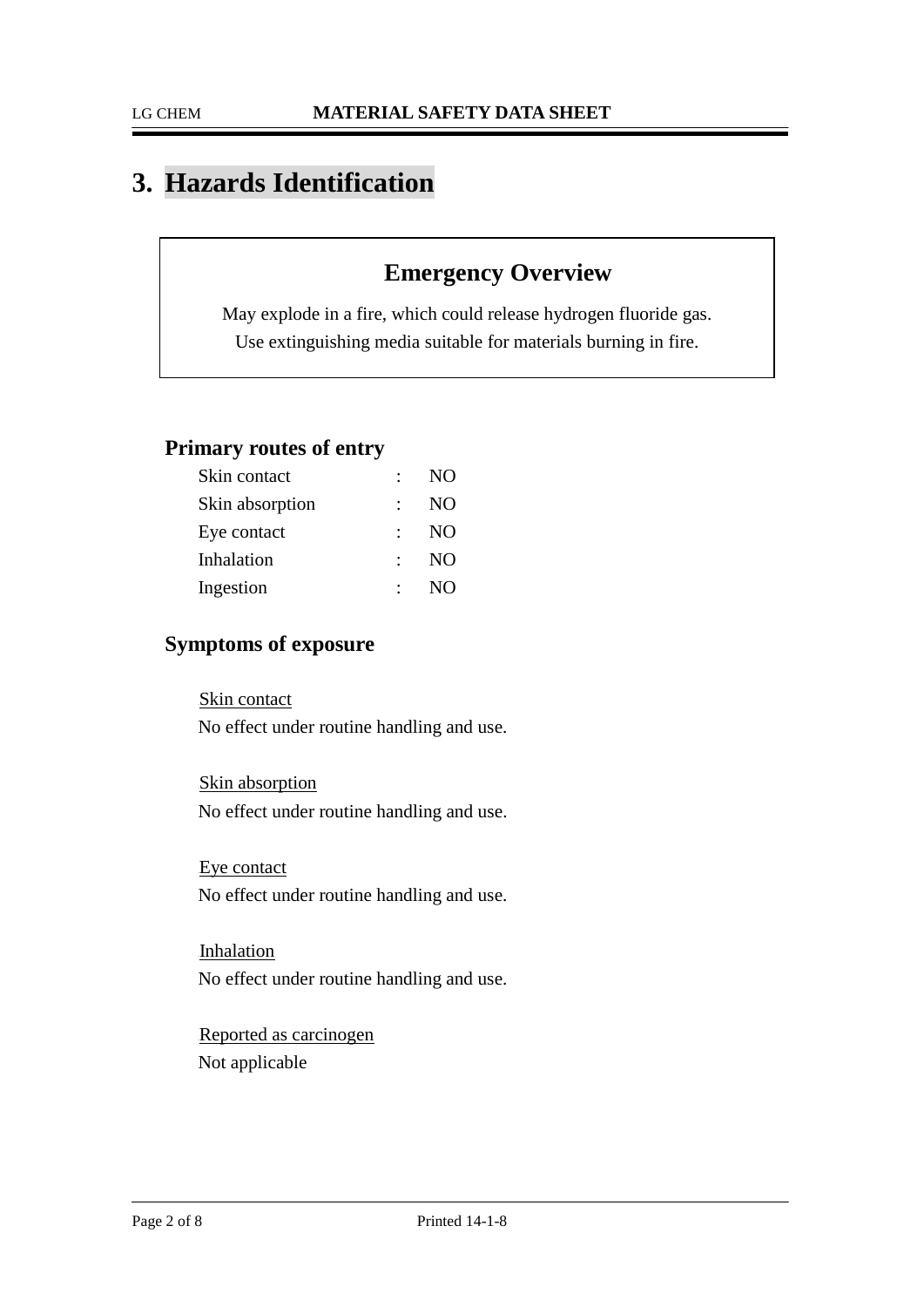### **4. First Aid Measures**

### **Inhalation**

Not a health hazard.

#### **Eye contact**

Not a health hazard.

#### **Skin contact**

Not a health hazard.

#### **Ingestion**

If swallowed, obtain medical attention immediately.

### <sup>U</sup>**IF EXPOSURE TO INTERNAL MATERIALS WITHIN CELL DUE TO DAMAGED OUTER CASING, THE FOLLOWING ACTIONS ARE RECOMMENDED ;**

#### **Inhalation**

Leave area immediately and seek medical attention.

#### **Eye contact**

Rinse eyes with water for 15 minutes and seek medical attention.

#### **Skin contact**

Wash area thoroughly with soap and water and seek medical attention.

#### **Ingestion**

Drink milk/water and induce vomiting; seek medical attention.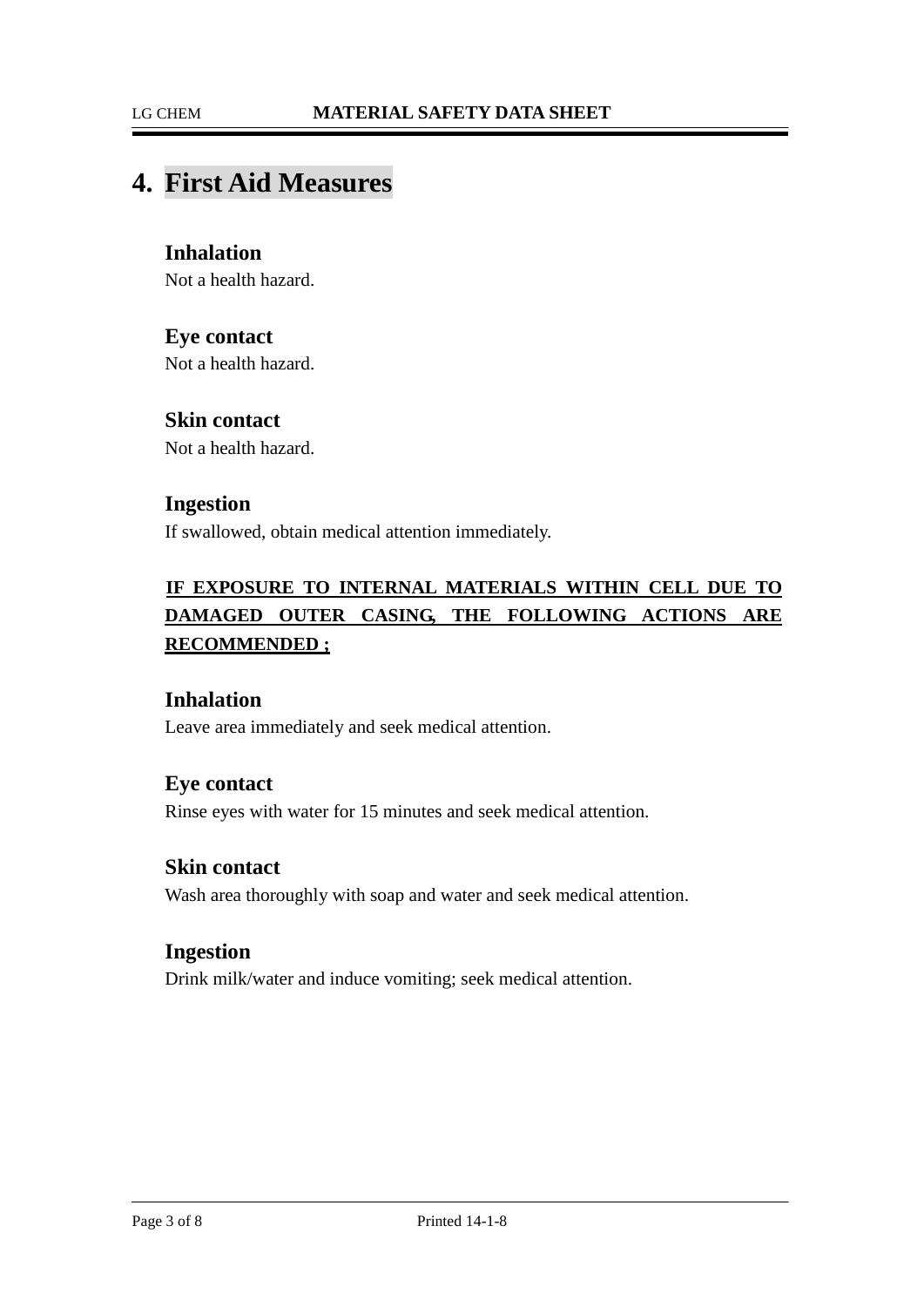### **5. Fire Fighting Measures**

### **General Hazard**

Cell is not flammable but internal organic material will burn if the cell is incinerated. Combustion products include, but are not limited to hydrogen fluoride, carbon monoxide and carbon dioxide.

### **Extinguishing Media**

Use extinguishing media suitable for the materials that are burning.

### **Special Firefighting Instructions**

If possible, remove cell(s) from fire fighting area. If heated above  $125^{\circ}C$ , cell(s) may explode/vent.

### **Firefighting Equipment**

Use NIOSH/MSHA approved full-face self-contained breathing apparatus (SCBA) with full protective gear.

### **6. Accidental Release Measures**

### **On Land**

Place material into suitable containers and call local fire/police department.

### **In Water**

If possible, remove from water and call local fire/police department.

### **7. Handling and Storage**

### **Handling**

No special protective clothing required for handling individual cells.

#### **Storage**

Store in a cool, dry place.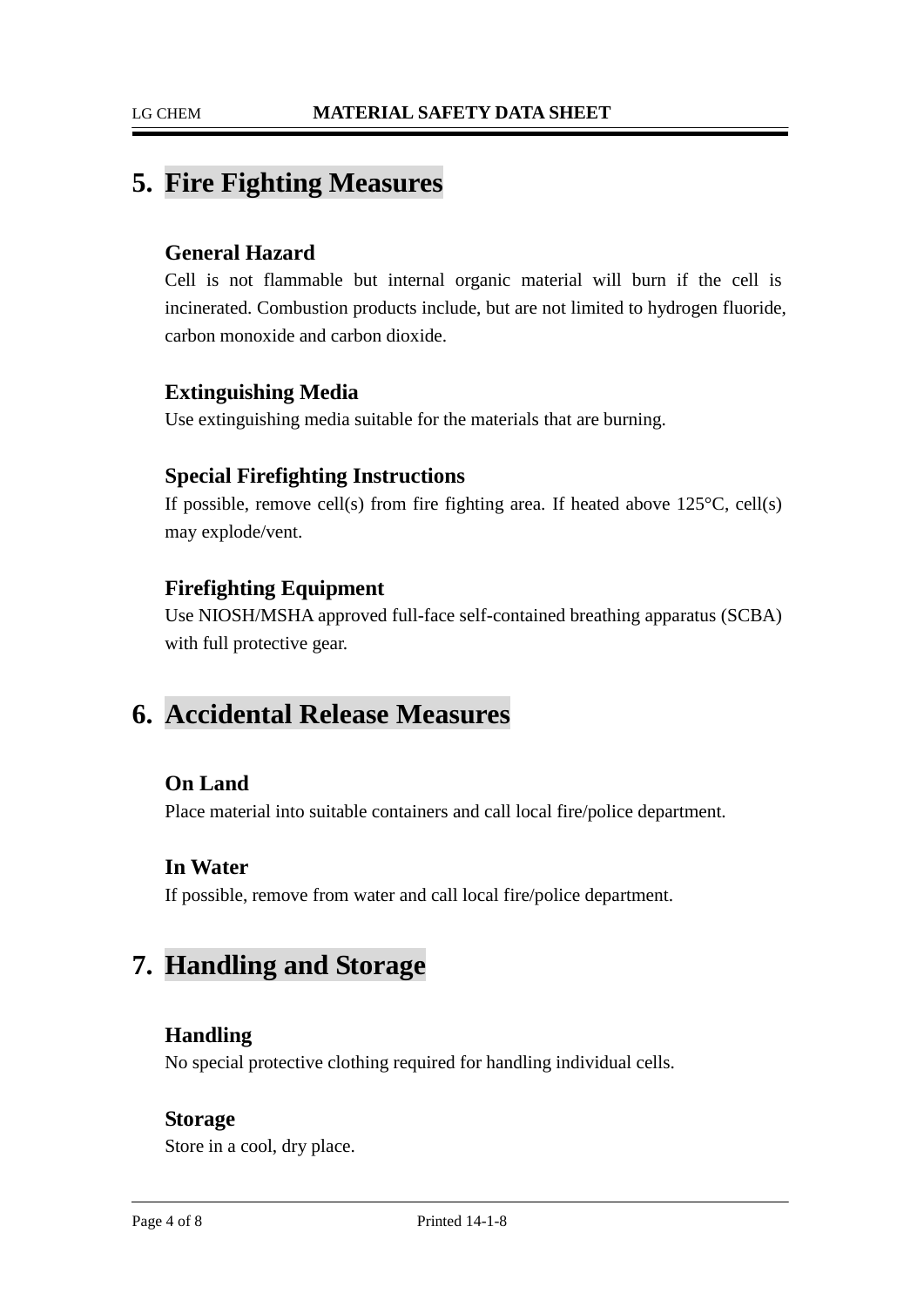### **8. Exposure Controls / Personal Protection**

### **Engineering controls**

Keep away from heat and open flame. Store in a cool dry place.

### **Personal Protection**

Respirator Not required during normal operations. SCBA required in the event of a fire.

Eye/face protection Not required beyond safety practices of employer.

Gloves Not required for handling of cells.

Foot protection Steel toed shoes recommended for large container handling.

### **9. Physical and Chemical Properties**

| <b>State</b>        | Solid     |
|---------------------|-----------|
| Odor                | N/A       |
| PH                  | N/A       |
| Vapor pressure      | N/A       |
| Vapor density       | N/A       |
| Boiling point       | N/A       |
| Solubility in water | Insoluble |
| Specific gravity    | N/A       |
| Density             | N/A       |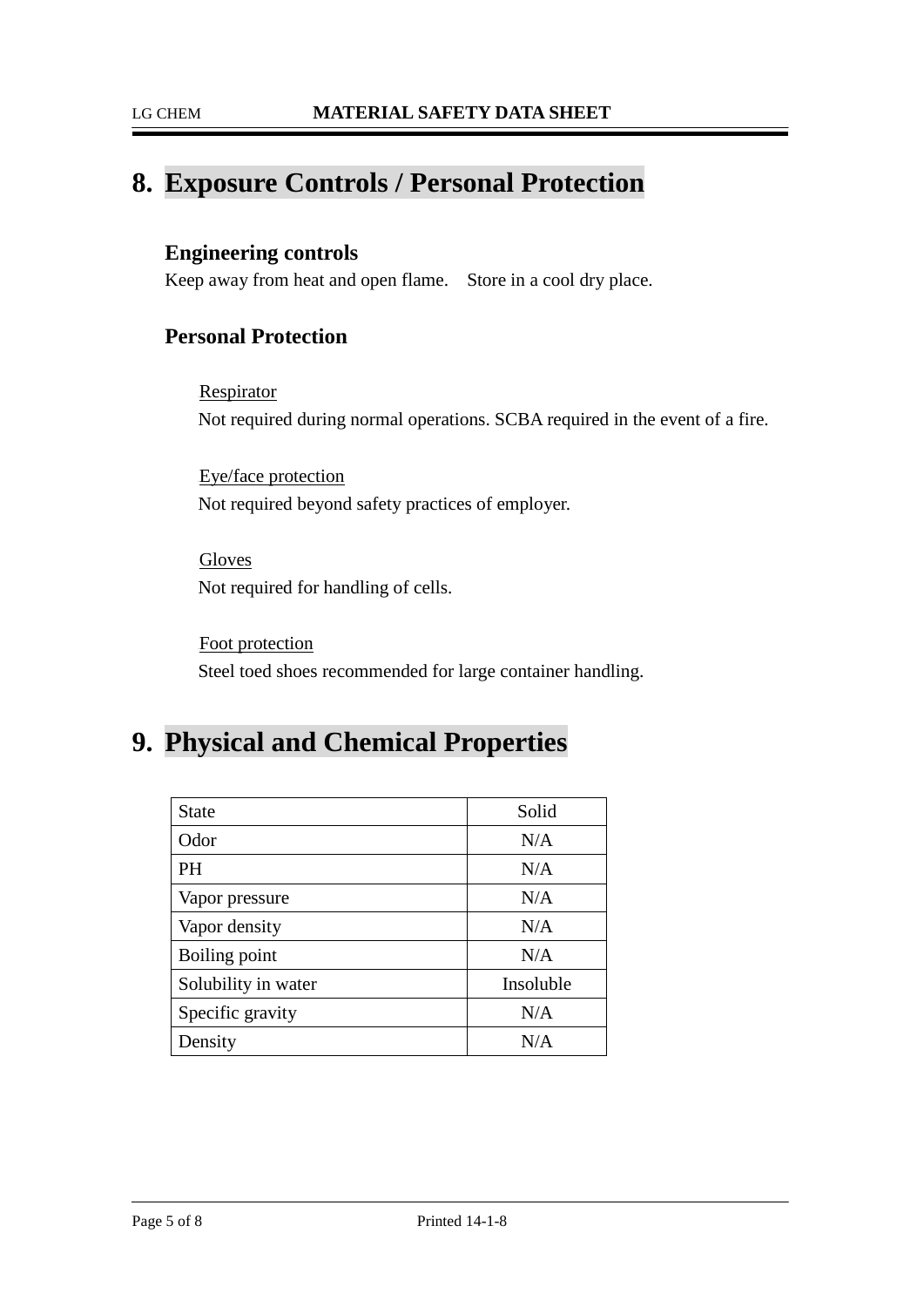### **10. Stability and Reactivity**

### **Reactivity**

None

### **Incompatibilities**

None during normal operation. Avoid exposure to heat, open flame, and corrosives.

### **Hazardous Decomposition Products**

None during normal operating conditions. If cells are opened, hydrogen fluoride and carbon monoxide may be released.

### **Conditions To Avoid**

Avoid exposure to heat and open flame. Do not puncture, crush or incinerate.

### **11. Toxicological Information**

This product does not elicit toxicological properties during routine handling and use.

| Sensitization | Teratogenicity | Reproductive<br>toxicity | Acute toxicity |
|---------------|----------------|--------------------------|----------------|
|               | JС             |                          |                |

If the cells are opened through misuse or damage, discard immediately. Internal components of cell are irritants and sensitizers.

### **12. Ecological Information**

Some materials within the cell are bioaccumulative. Under normal conditions, these materials are contained and pose no risk to persons or the surrounding environment.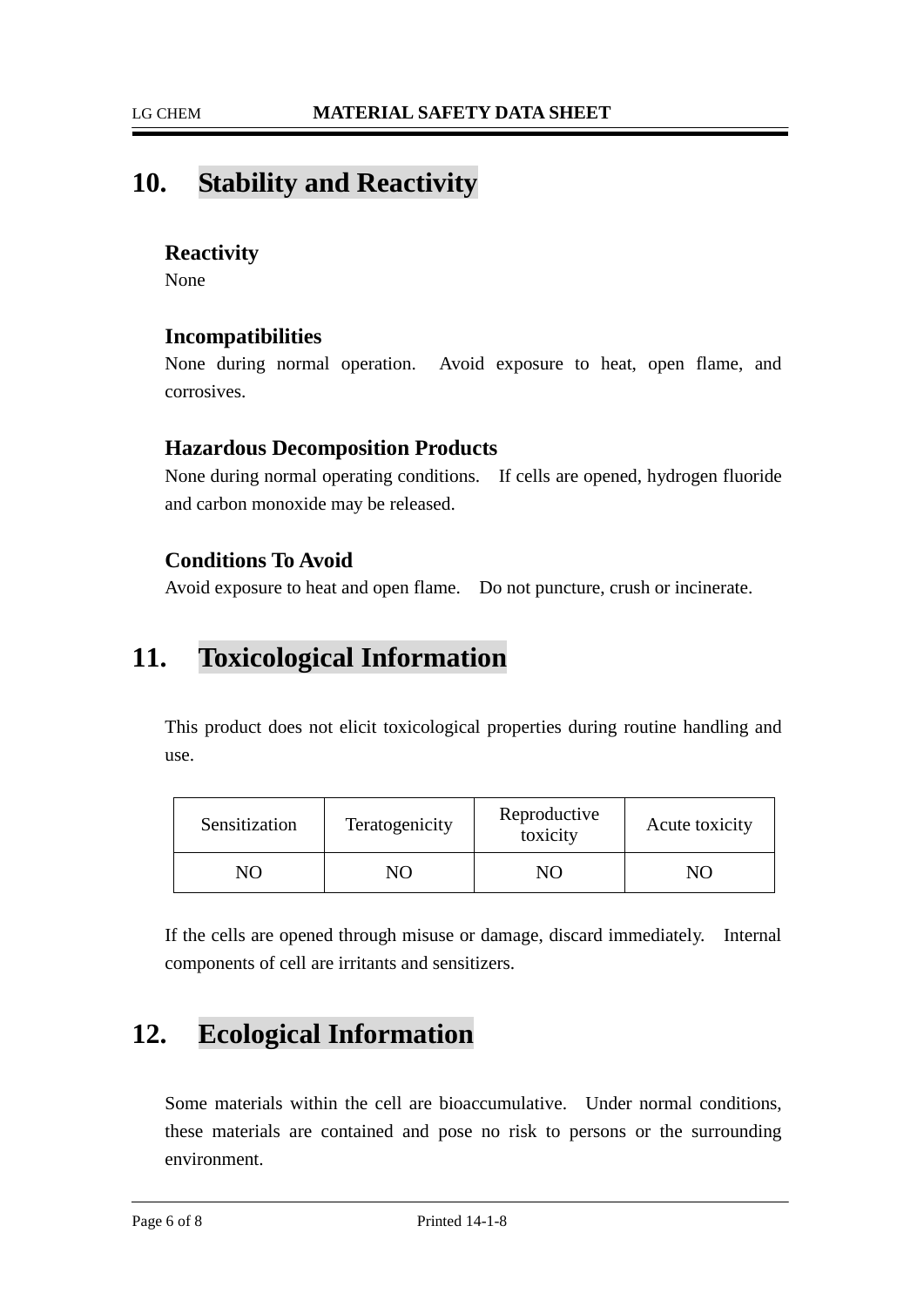#### LG CHEM **MATERIAL SAFETY DATA SHEET**

### **13. Disposal Considerations**

California regulated debris

RCRA Waste Code : Nonregulated

Dispose of according to all federal, state, and local regulations.

### **14. Transport Information**

Lithium Ion batteries are considered to be "Rechargeable batteries" and meet the requirements of transportation by the U.S. Department of Transportation(DOT), the International Civil Aviation Administration(ICAO), the International Maritime Dangerous Goods (IMDG) Code.

Even classified as lithium ion batteries (UN3480), 2014 IATA Dangerous Goods Regulations 55th edition Packing Instruction 965 Section IB or II is applied.

The general and additional requirements apply to all lithium ion cells and batteries prepared for transport according to this packing instruction:

1) Section IB applies to lithium ion cells with a Watt-hour rating not exceeding 20 Wh and lithium ion batteries with a Watt-hour rating not exceeding 100 Wh packed in quantities that exceed the allowance permitted in Section II, Table 965- II; and

2) Section II applies to lithium ion cells with a Watt-hour rating not exceeding 20 Wh and lithium ion batteries with a Watt-hour rating not exceeding 100 Wh packed in quantities not exceeding the allowance permitted in Section II, Table 965-II.

**TABLE 965-II** 

| Contents                                         | with a Watt-hour rating of 2.7 Wh<br>or less | Lithium ion cells and/or batteries   Lithium ion cells with a Watt-hour rating of<br>more than 2.7 Wh but not more than<br>20 Wh | Lithium ion batteries with a Watt-<br>hour rating of more than 2.7 Wh but<br>not more than 100 Wh |
|--------------------------------------------------|----------------------------------------------|----------------------------------------------------------------------------------------------------------------------------------|---------------------------------------------------------------------------------------------------|
|                                                  |                                              |                                                                                                                                  |                                                                                                   |
| Maximum number of cells/batteries per<br>package | No limit                                     | 8 cells                                                                                                                          | 2 Batteries                                                                                       |
| Maximum net quantity per package                 | $2.5$ kg                                     | N/A                                                                                                                              | N/A                                                                                               |

Cells and/or batteries specified in columns 2, 3 and 4 of Table 965-II must not be combined in the same package.

Each cell or battery is of the type proven to meet the requirements of each test in